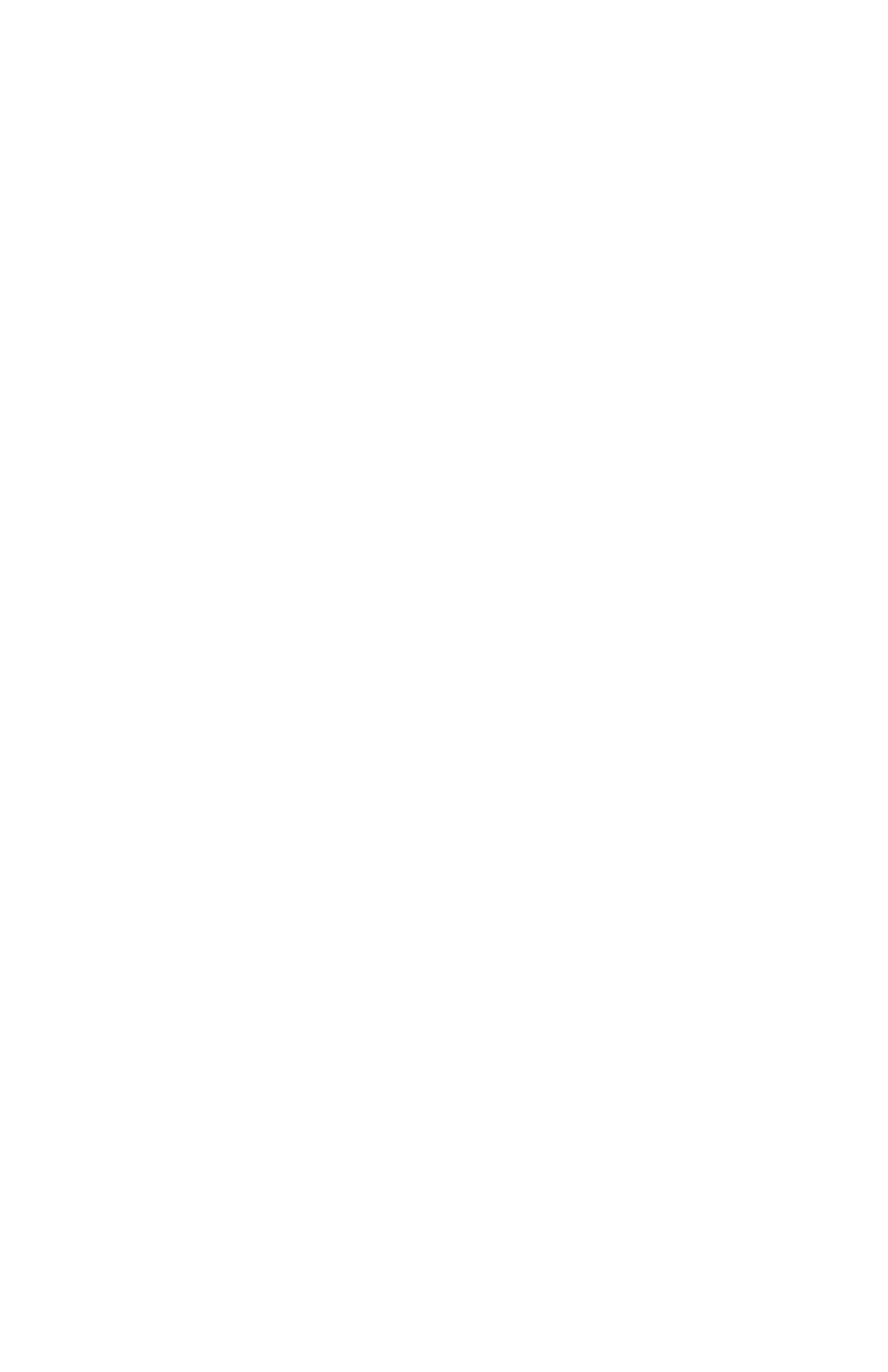#### **It's time for a Heart Risk Assessment!**

- Heart disease is the leading cause of death for both men and women in the United States.
- In 2014, the annual total cost of Cardiovascular Disease in the U.S. was estimated at \$351.2 billion.
- About 6.2 million American adults had heart failure between 2013-2016.

These are just a few of the latest statistics from the American Heart Association on the devastating effects of heart disease in the United States. As devastating as these statistics are, take a look at another set of statistics from the Fuller Institute of Church Growth.

- 75% of pastors report being "extremely stressed" or "highly stressed"
- 78% were forced at some point to resign from their church, most commonly because of church conflict
- 80% of pastors will not be in ministry ten years later and only a fraction make it a lifelong career
- 91% have experienced some form of burnout in ministry
- 70% do not have someone they consider a close friend

What if we could fight back against these statistics with a focus on heart health? Not only physical heart health but spiritual heart health?

*And I will give you a new heart, and a new spirit I will put within you. And I will remove the heart of stone from your flesh and give you a heart of flesh. - Ezekiel 36:26*

God told Ezekiel He would give the nation of Israel new soft hearts. These revitalized hearts would be cleansed and whole - tuned to His direction and leading.

What if we could examine our hearts of stone and soften them once again to the prodding of His Spirit and the whisper of His still, small voice?

Use this assessment as an opportunity to examine your risk for spiritual heart disease and learn how to soften your heart to make it more open to Him.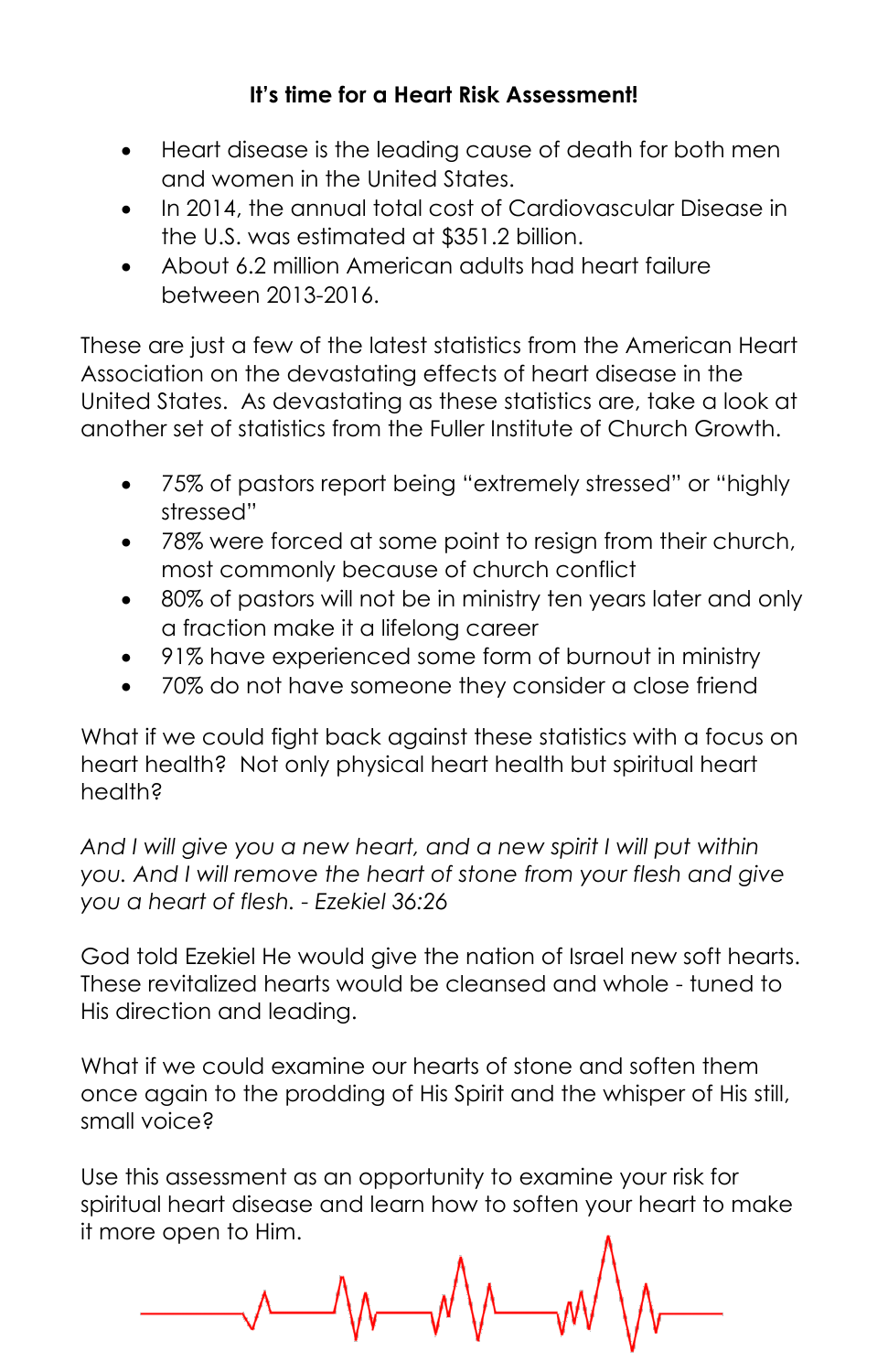# **Heart Risk Assessment**

Draw an X on the line below each question to plot the extent of your tendency toward each behavior. On pages that follow the assessment, learn how you can lower your risk for spiritual heart disease in each area.

1. I complain about circumstances that don't go my way.

|    | Not at all                                                                    | Sometimes                                                    | Frequently |
|----|-------------------------------------------------------------------------------|--------------------------------------------------------------|------------|
| 2. |                                                                               | I find problems much more quickly than I discover solutions. |            |
|    | Not at all                                                                    | Sometimes                                                    | Frequently |
| 3. |                                                                               | I compare myself to others in a competitive way.             |            |
|    | Not at all                                                                    | Sometimes                                                    | Frequently |
| 4. |                                                                               | I take pride in being better than another.                   |            |
|    | Not at all                                                                    | Sometimes                                                    | Frequently |
| 5. | from my own.                                                                  | I question others' choices when they are different           |            |
|    | Not at all                                                                    | Sometimes                                                    | Frequently |
| 6. | I tend to be judgmental of others with different<br>preferences and opinions. |                                                              |            |
|    | Not at all                                                                    | Sometimes                                                    | Frequently |
|    |                                                                               |                                                              |            |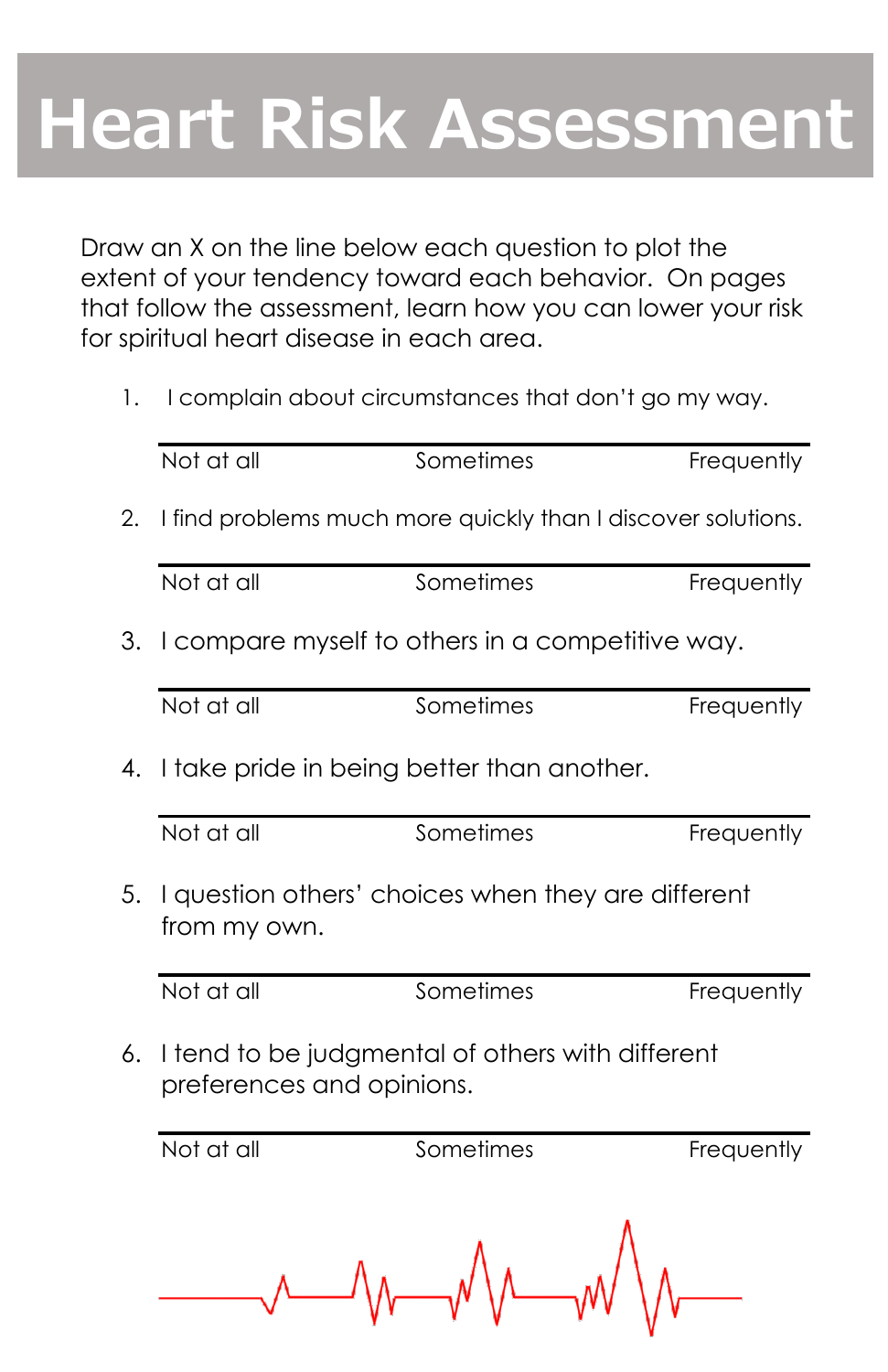7. I don't see God at work in and around me.

|    | Not at all                                                   | Sometimes                                          | Frequently |  |
|----|--------------------------------------------------------------|----------------------------------------------------|------------|--|
| 8. | their lives.                                                 | I am cynical when others talk about God's work in  |            |  |
|    | Not at all                                                   | Sometimes                                          | Frequently |  |
| 9. | in with others.                                              | I compromise my morals, ethics and values to blend |            |  |
|    | Not at all                                                   | Sometimes                                          | Frequently |  |
|    | 10. I rationalize, justify and excuse my behaviors.          |                                                    |            |  |
|    | Not at all                                                   | Sometimes                                          | Frequently |  |
|    | 11. I don't control my schedule, my schedule controls<br>me. |                                                    |            |  |
|    | Not at all                                                   | Sometimes                                          | Frequently |  |
|    | 12. I have a hard time saying no and setting limits.         |                                                    |            |  |
|    | Not at all                                                   | Sometimes                                          | Frequently |  |
|    | 13. I look for approval from others.                         |                                                    |            |  |
|    | Not at all                                                   | Sometimes                                          | Frequently |  |
|    | 14. I keep the peace at all costs.                           |                                                    |            |  |
|    | Not at all                                                   | Sometimes                                          | Frequently |  |
|    |                                                              |                                                    |            |  |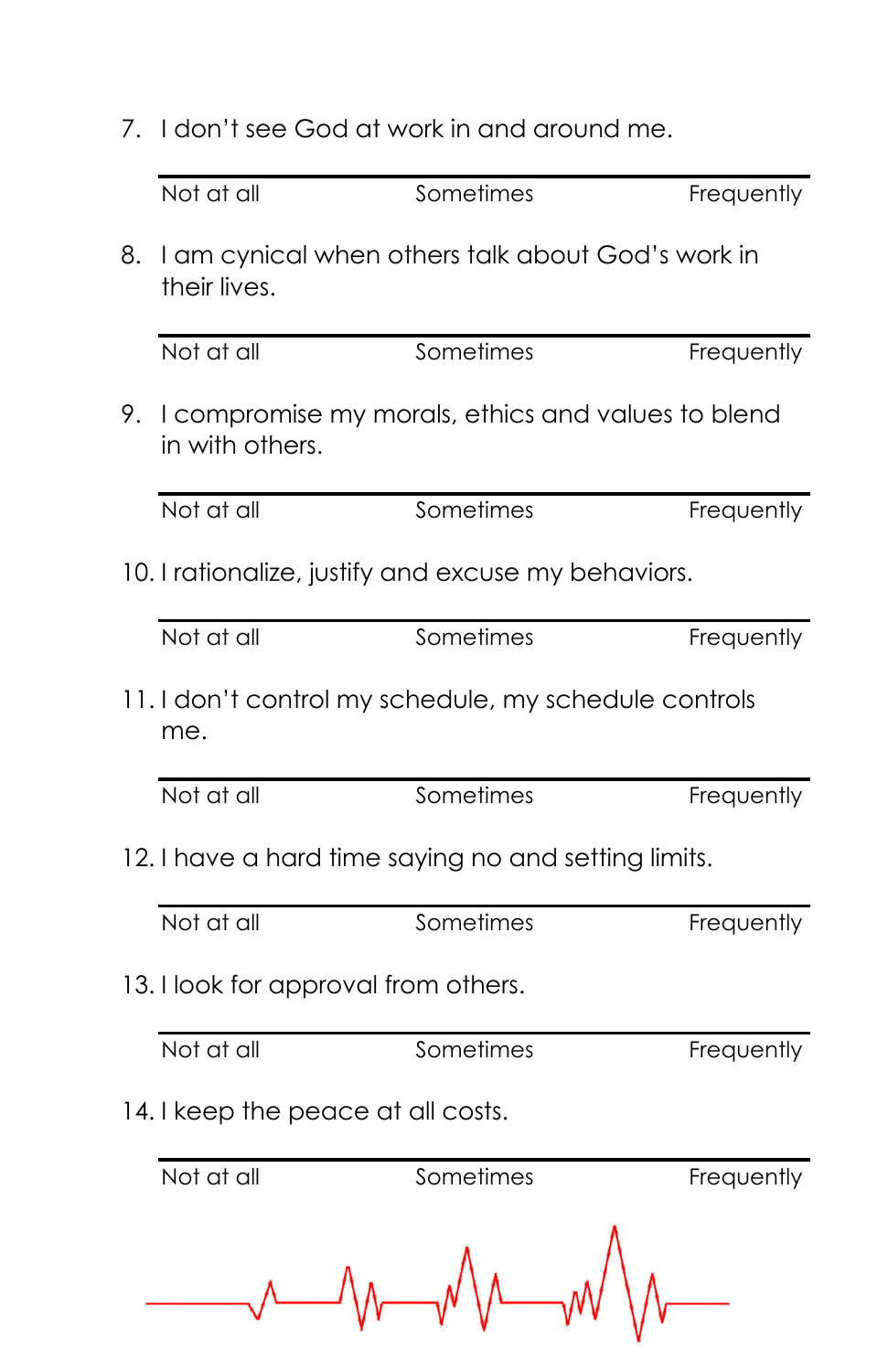# **Heart Health Tips**

Use your rating in the assessment to determine which areas of heart health need improvement in order to soften your heart and make it more open to Him.

#### **Questions 1 & 2: Complaining Frequently**

Many people view their complaining as the gift of problem finding. However, the key difference between problem finding and complaining is motive. Why are you finding problems? Is it really for the betterment and improvement of *others* or is it for the betterment and improvement of *yourself*? Is it because the situation is that dire or is that all you're looking for? Does pointing out problems make you feel better than others or like you are more significant? We see what we seek – if we're looking for problems we will find them.

**Heart Health Tip #1: Acknowledge the goodness around you and in others.** When you're tempted to complain or point out a problem or imperfection, ask yourself the following questions:

What greatness can I find in this person or situation?

Will pointing out this problem bring others closer to Christ and to each other?

Is this problem hurting others or preventing them from living out God's purpose in their lives?

How will I feel about this problem in a week? In a month?

Are my expectations realistic?

### **Questions 3 & 4: Comparing with Arrogance**

Comparison is a trap that can steal our joy. When we compare out of a spirit of competition, we seek to make ourselves winners and others losers. We either over-value ourselves or under-value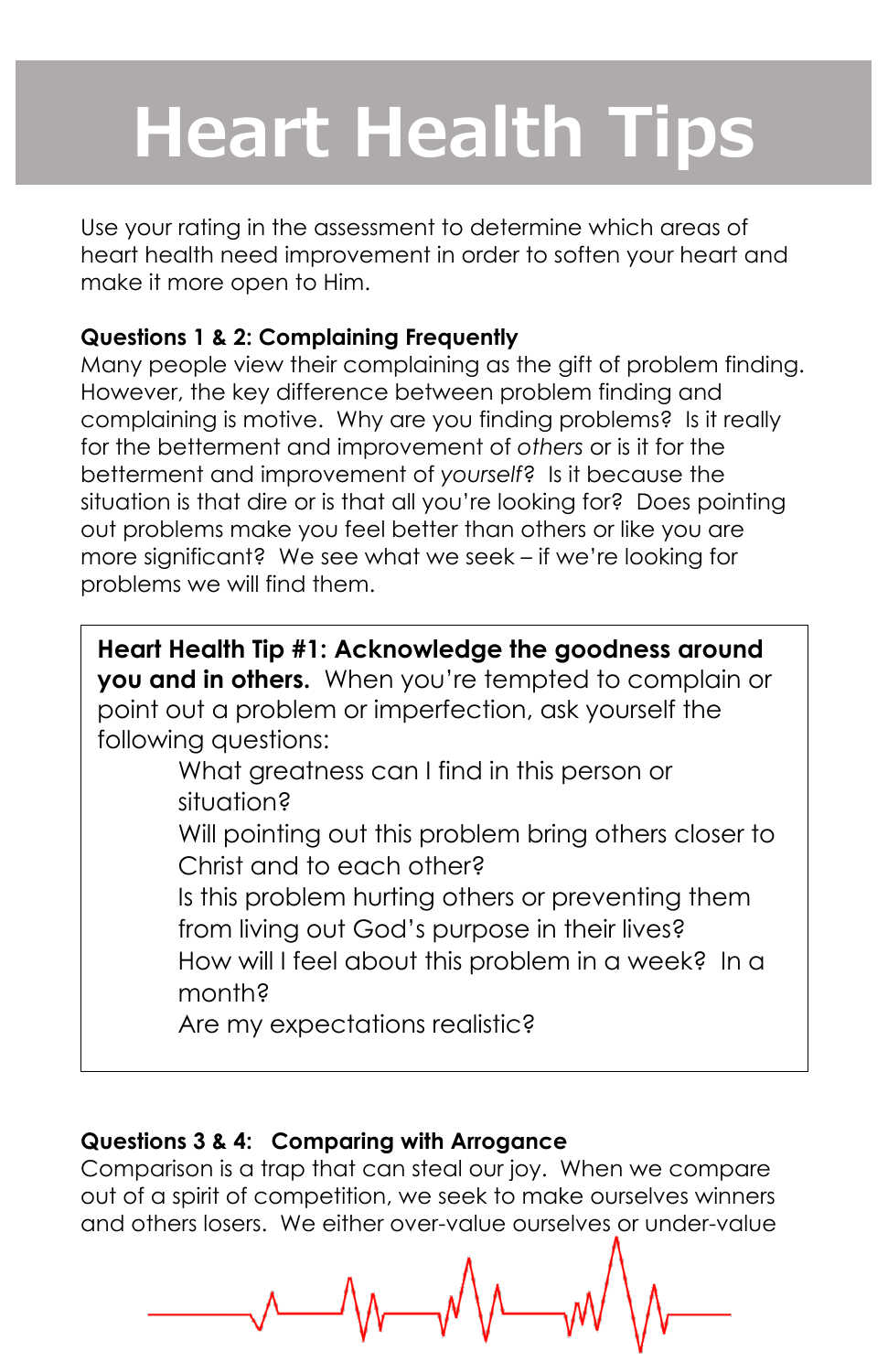ourselves based on our understanding of others worth. Galatians 6:4 says, "Each one should test their own actions. Then they can take pride in themselves alone, without comparing themselves to someone else."

#### **Heart Health Tip #2: Compare to grow, not to show.**

When comparing yourself to another person, ask how you can grow, not what you can show. Allow other people's examples to inspire you to discover Christ in them in new ways and motivate you towards increased intimacy and maturity in your own spiritual walk.

#### **Questions 5 & 6: Critical of Others' Styles**

We often make the assumption that my experiences, circumstances and personal make-up should be or are the same for everyone else. This assumption leads us to be critical of others preferences and ways of operating in the world.

### **Heart Health Tip #3: Look and learn from others.**

When you discover a difference in someone else's opinions, preferences, thoughts and feelings, press in and ask questions:

What experiences have they had that lead them to this conclusion?

How does their personality differ from mine? How does this difference lead us to form different opinions?

What can I learn about myself and others from these differing perspectives?

What might it be like to see things from a different point of view?

#### **Questions 7 & 8: Callous to God's Work**

When we can't recognize God working in and around us, we often become cynical and dismissive of His work in others as well. This often happens when we are busy working for God forgetting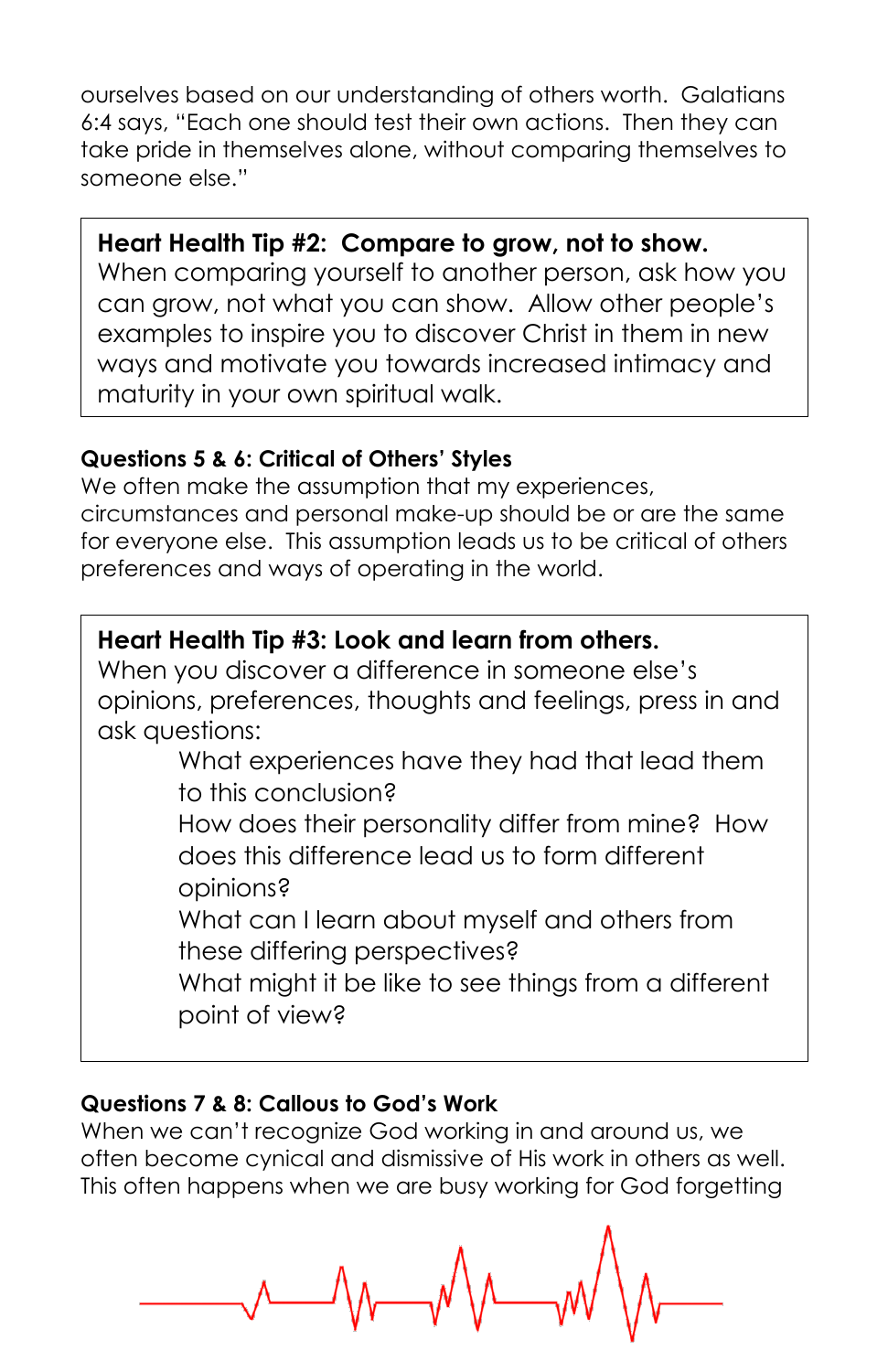that we are called to work in and with God. When we spend more time doing instead of abiding, we begin to think that God couldn't do it without us. When serving God becomes a "have to" instead of a "get to" our hearts get hard and calloused.

#### **Heart Health Tip #4: Reignite curiosity and wonder.**

To see where God is moving and become aware of what He's doing in the world, engage your sense of curiosity. Move through life expecting His presence and seeking evidence of His work. When you discover Him at work spend time in worship and amazement at what He is doing. Ask how you can join Him in His work, not how He can join you in yours.

#### **Questions 9 & 10: Compromised morals, ethics, values**

When we start to look for short cuts, justify wrong choices and no longer feel a sense of conviction when we go against our values, we are compromised in one way or the other. Even just compromising ourselves in small ways leads toward a hardened heart and makes it easier to justify more drastic departures from our beliefs in the future. Eventually we find ourselves far away from God's plan and purpose for our lives.

#### **Heart Health Tip #5: Seek accountability.**

James 5:16, "Therefore, confess your sins to one another and pray for one another, that you may be healed. The prayer of a righteous person has great power as it is working." When we are under the spell of sin and compromising behaviors, we want nothing more than to hide and tell ourselves we're not "that bad." The more we hide, the more we compromise. Conversely, when we come out of hiding into the open and reveal our struggles and sin to others, we take away the power of sin and expose it to the light. Find someone you can meet with for regular accountability and be willing to ask and receive the tough questions that will enable you to grow and thrive.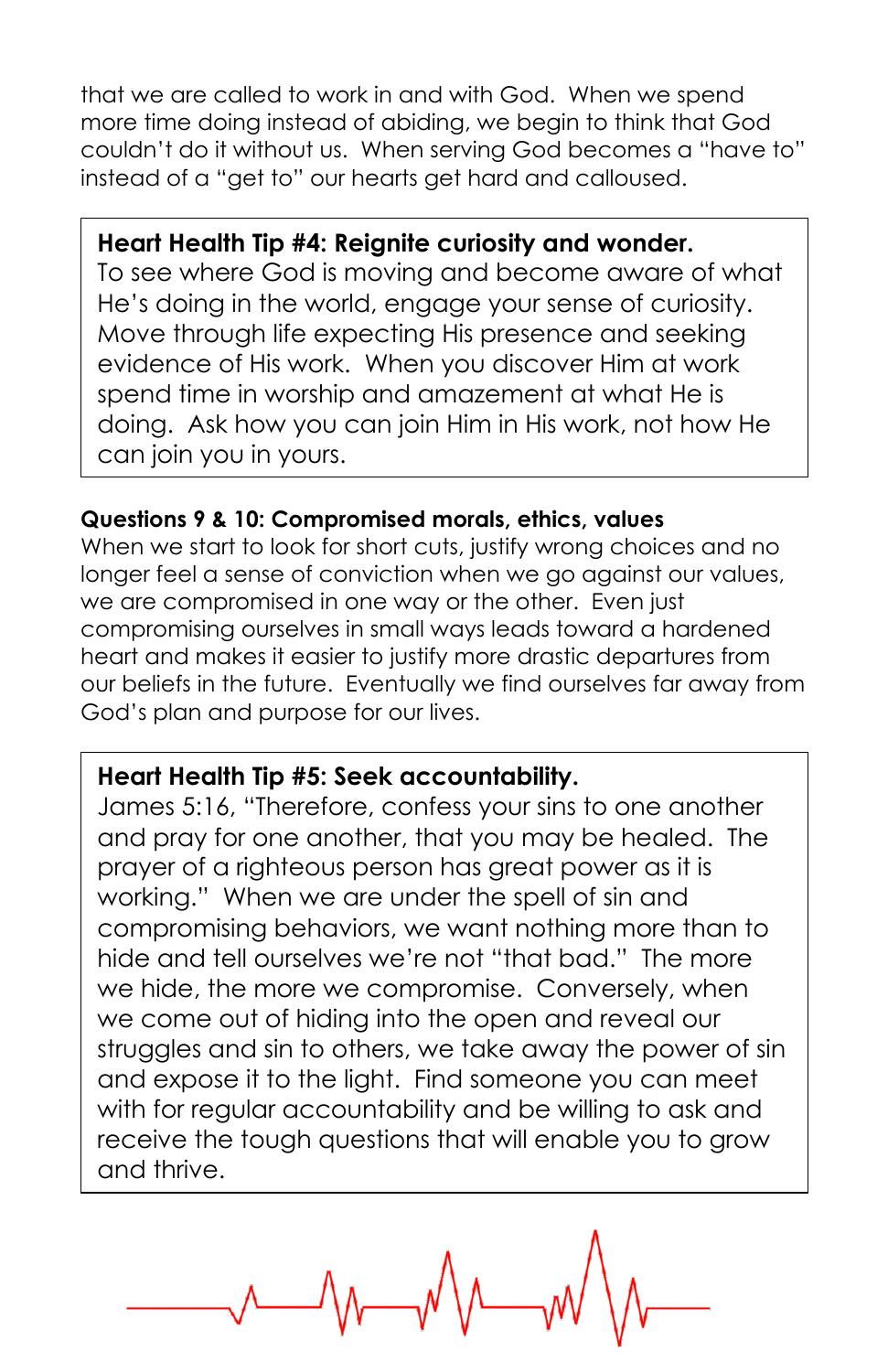#### **Questions 11 & 12: Chaotic with time**

When we're unaware of God's purpose for our lives, are unwilling to schedule our time based on set priorities and seek the approval of others, we can find ourselves being controlled by our calendars. This causes us to lose sight of what matters most and instead jump from one task to the next, never really accomplishing what God intends for us to do. When we get in this place we often say yes to things we should be saying no to.

**Heart Health Tip #6: Prioritize your life and align your time.** When you say yes to something, you say no to something else. Every "yes" has a "no." If our lives aren't aligned by our priorities, we find ourselves saying "no" to eternal investments and saying "yes" to temporary wins. Determine what's most important and make the sacrifices necessary to align your life and time.

**Questions 13 & 14: Concerned about the acceptance of others** The need for acceptance and belonging is one of our basic human needs. We all need a place where we feel safe to truly be ourselves and experience love and affection from others. As Christians, while we recognize this deep need within ourselves, we cannot let our actions and choices be driven by the acceptance or approval of others. While we seek authentic community, we cannot allow ourselves to become consumed and motivated by what others will think.

**Heart Health Tip #7: Seek to accept, not to be accepted.** Heart healthy followers of Christ, seek to accept others and provide a place for them to belong instead of seeking to belong themselves. When you switch your focus from gaining acceptance to offering acceptance, you welcome others into a place where they can be themselves authentically and truly be the people God created them to be.